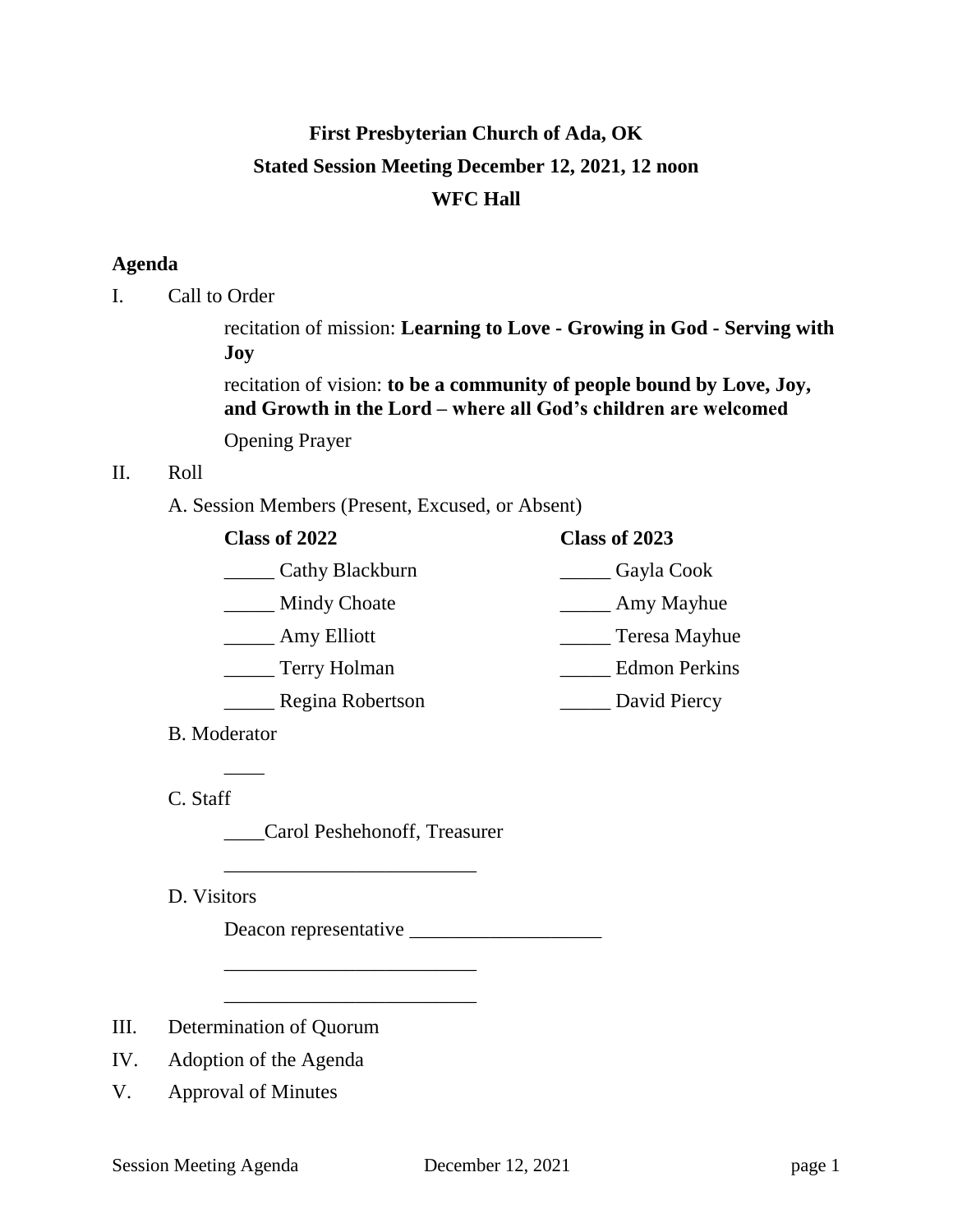*Stated Session Meeting October 24, 2021 (attached) Called Congregational Meeting November 7, 2021 (attached)*

VI. From the Treasurer

*October and November financial reports (attached)*

- VII. From the Clerk of Session
- VIII. From the Pastor

*Report, attached*

IX. The Ministries by Committee, Etc.

COVID-19 Task Force

Christian Education

Congregational Life and Membership

*Minutes of the October and November meetings, attached*

Deacons

*Minutes of the November meeting, attached*

Finance

Media Relations

Mission and Evangelism

*Minutes of the November and December meetings, attached*

Nominating

Personnel and Administration

Property

Steering

Worship

*Minutes of the November meeting, attached*

# X. Continuing business

1. Scouting Unit 4 Update – Kurt Jackson, Charter Organization Representative

# XI. New Business

1. Baptism request (Child Baptism Information Form attached) *Book of Order W-3.0403: Responsibility for Baptism*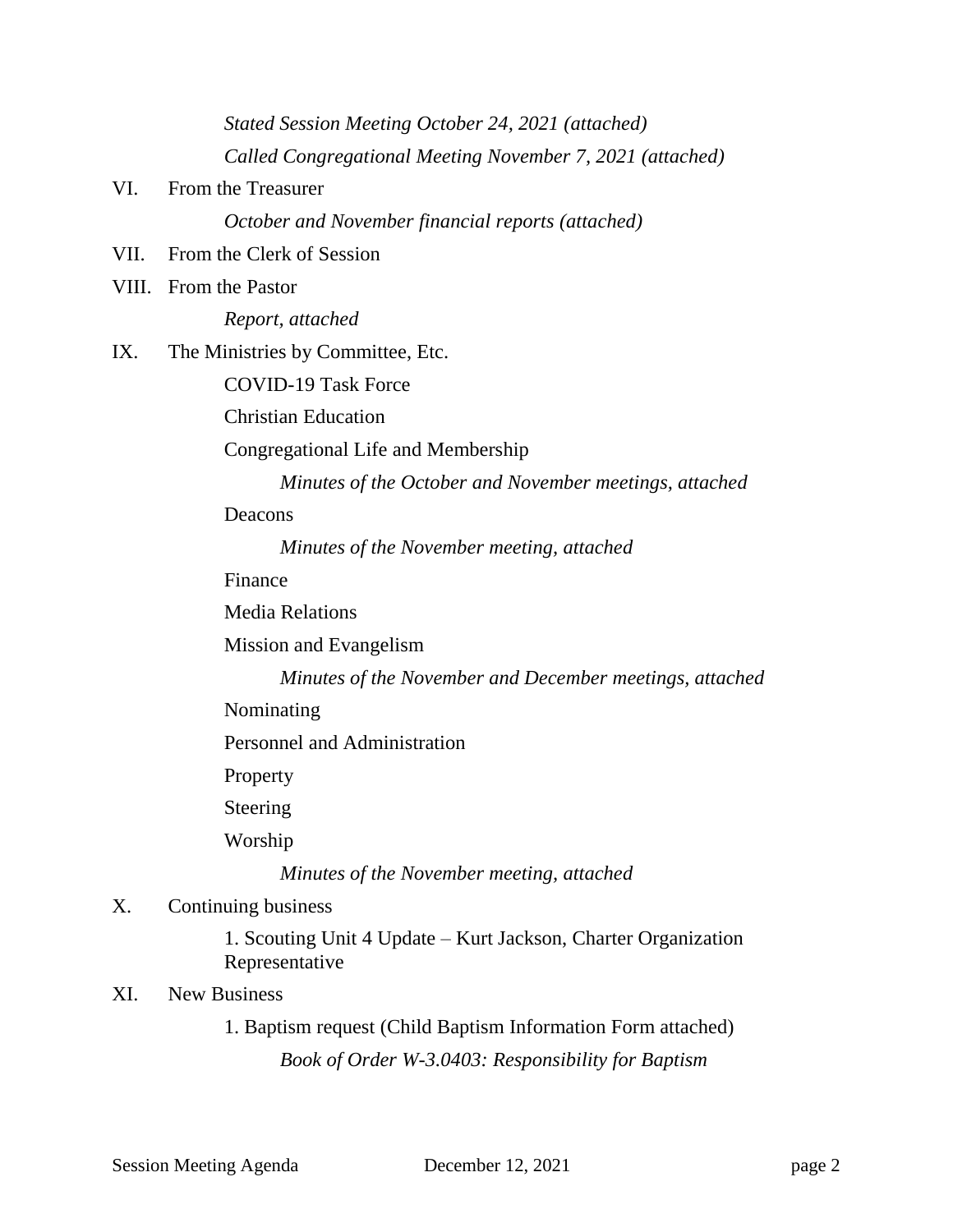Baptism shall be authorized by the session and administered by a minister of the Word and Sacrament. The session's responsibilities for Baptism include: encouraging parents (or those exercising parental responsibility) to present their children for Baptism without undue haste or undue delay; encouraging new believers to be baptized; examining candidates for Baptism, or their parents, and instructing them in the significance of the Sacrament; enrolling those who are baptized as members of the congregation; and providing for their ongoing nurture and formation for baptismal life in the world. The congregation as a whole, on behalf of the universal Church, is responsible for nurturing baptized persons in Christian life. The session may designate certain members of the congregation as sponsors or mentors for those who are baptized or for their parents.

When a young child is presented for Baptism at least one parent (or person exercising parental responsibility) should be an active member of a Christian church, normally the congregation in which the baptism takes place. The session may consider a request to baptize a child whose parent is an active member of another church. If the session approves such a request, it should communicate with the council of the other congregation and notify them when the Sacrament has been administered. Those presenting children for Baptism will promise to nurture and guide them until they are ready to make a personal profession of faith and assume the responsibility of active church membership.

2. If the session would like to produce an *Annual Report 2021*, set date for notes and other elements due in the church office (via email is best):

 $5.$ 

XII. Upcoming Key Dates (December calendar, attached)

\_\_\_\_\_\_\_\_\_\_\_\_\_\_\_\_\_\_\_

Elders of the month for December: Cathy Blackburn, Amy Mayhue, Regina Robertson

2<sup>nd</sup> Midweek Advent Service: Thursday, December 16<sup>th</sup>, 2021, 6:30pm

Christmas Eve Candlelight Service: 7:30pm

Next session meeting: January 23rd

XIII. On the Annual Planning Calendar

<sup>3.</sup> Thank you notes: Karen Walters, fellowship hall and foyer cleaning; David and Renee Simmons

<sup>4.</sup> \_\_\_\_